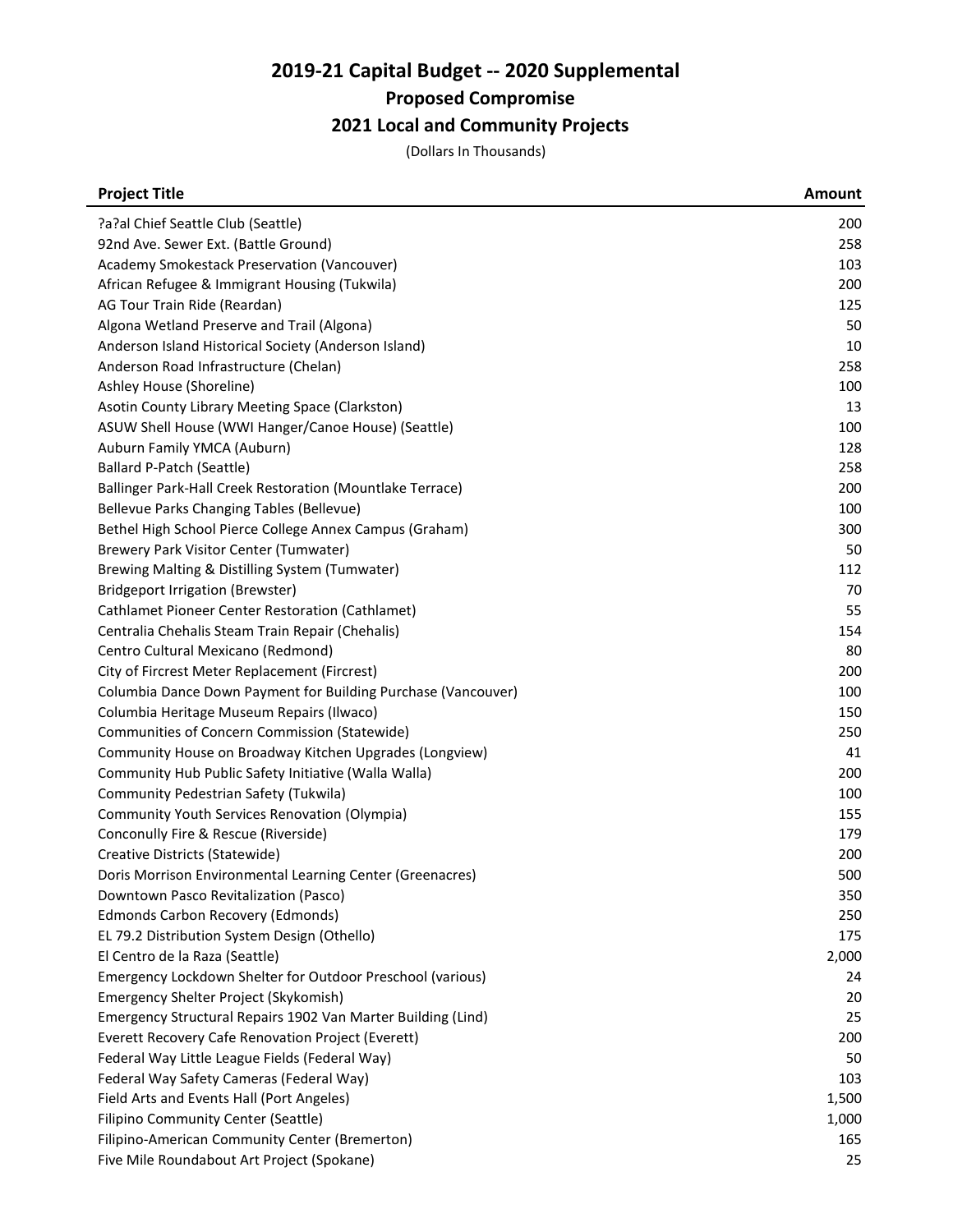# 2019-21 Capital Budget -- 2020 Supplemental

Proposed Compromise

# 2021 Local and Community Projects

(Dollars In Thousands)

| <b>Project Title</b>                                         | <b>Amount</b> |
|--------------------------------------------------------------|---------------|
| Fort Worden PDA - Sage Arts & Ed Center (Port Townsend)      | 560           |
| Franklin Pierce Farm ARC (Tacoma)                            | 1,070         |
| Fusion Housing (Federal Way)                                 | 62            |
| George Schmid Ball Field #3 and Lighting Phase 3 (Washougal) | 200           |
| Gig Harbor Community Campus (Gig Harbor)                     | 52            |
| Gig Harbor Peninsula FISH (Gig Harbor)                       | 250           |
| Grant Co. Fairgrounds Lighting (Moses Lake)                  | 290           |
| Harlequin State Theater (Olympia)                            | 88            |
| Hilltop Housing (Tacoma)                                     | 500           |
| Home At Last (Tacoma)                                        | 200           |
| If You Could Save Just One (Spokane)                         | 100           |
| Index Water Line Replacement and Repair (Index)              | 105           |
| Institute for Community Leadership (Kent)                    | 46            |
| Islands' Oil Spill Association (Friday Harbor)               | 232           |
| Jefferson County Food Preservation (Port Ludlow)             | 5             |
| King County Emergency Training Facility (Fall City)          | 1,000         |
| Kingston Coffee Oasis (Kingston)                             | 150           |
| Kitsap Humane Society (Silverdale)                           | 500           |
| Klickitat Co. Domestic Violence Shelter (Goldendale)         | 250           |
| Lacey Food Bank (Lacey)                                      | 193           |
| Lake Stevens Early Learning Library (Lake Stevens)           | 150           |
| Lake WA Loop Trail Bicycle Safety Improvements (Kenmore)     | 200           |
| Lakebay Marina Acquisition & Preservation (Lakebay)          | 100           |
| Levee Repair (Starbuck)                                      | 50            |
| Levee Repair (Waitsburg)                                     | 100           |
| LGBTQ Senior Center (Seattle)                                | 500           |
| Lions Club Community Ctr. Generator (Lyle)                   | 5             |
| Longview Police Dept. New Office (Longview)                  | 250           |
| Lower Yakima River Restoration (Richland)                    | 258           |
| Magnuson Park Center for Excellence Building 2 (Seattle)     | 78            |
| Mason Co./Shelton YMCA (Shelton)                             | 750           |
| Mini Mart City Park (Seattle)                                | 200           |
| Morrow Manor (Poulsbo)                                       | 250           |
| Mount Zion Housing (Seattle)                                 | 250           |
| Mukilteo Solar Panels (Mukilteo)                             | 40            |
| New Arcadia (Auburn)                                         | 100           |
| New Beginnings House (Puyallup)                              | 150           |
| Non-motorized Bridge at Bothell Landing (Bothell)            | 155           |
| Our Lady of Fatima Community Ctr. (Moses Lake)               | 128           |
| Pataha Flour Mill Elevator (Pomeroy)                         | 40            |
| Pete's Pool Ball Field Renovation (Enumclaw)                 | 77            |
| Pike Place Market Public Access (Seattle)                    | 50            |
| Point Wilson Lighthouse (Port Townsend)                      | 60            |
| Port Angeles Boys and Girls Club (Port Angeles)              | 400           |
| Port of Quincy Intermodal Terminal Infrastructure (Quincy)   | 100           |
| Port Susan Trail (Stanwood)                                  | 200           |
| Puyallup Food Bank Facility Expansion (Puyallup)             | 217           |